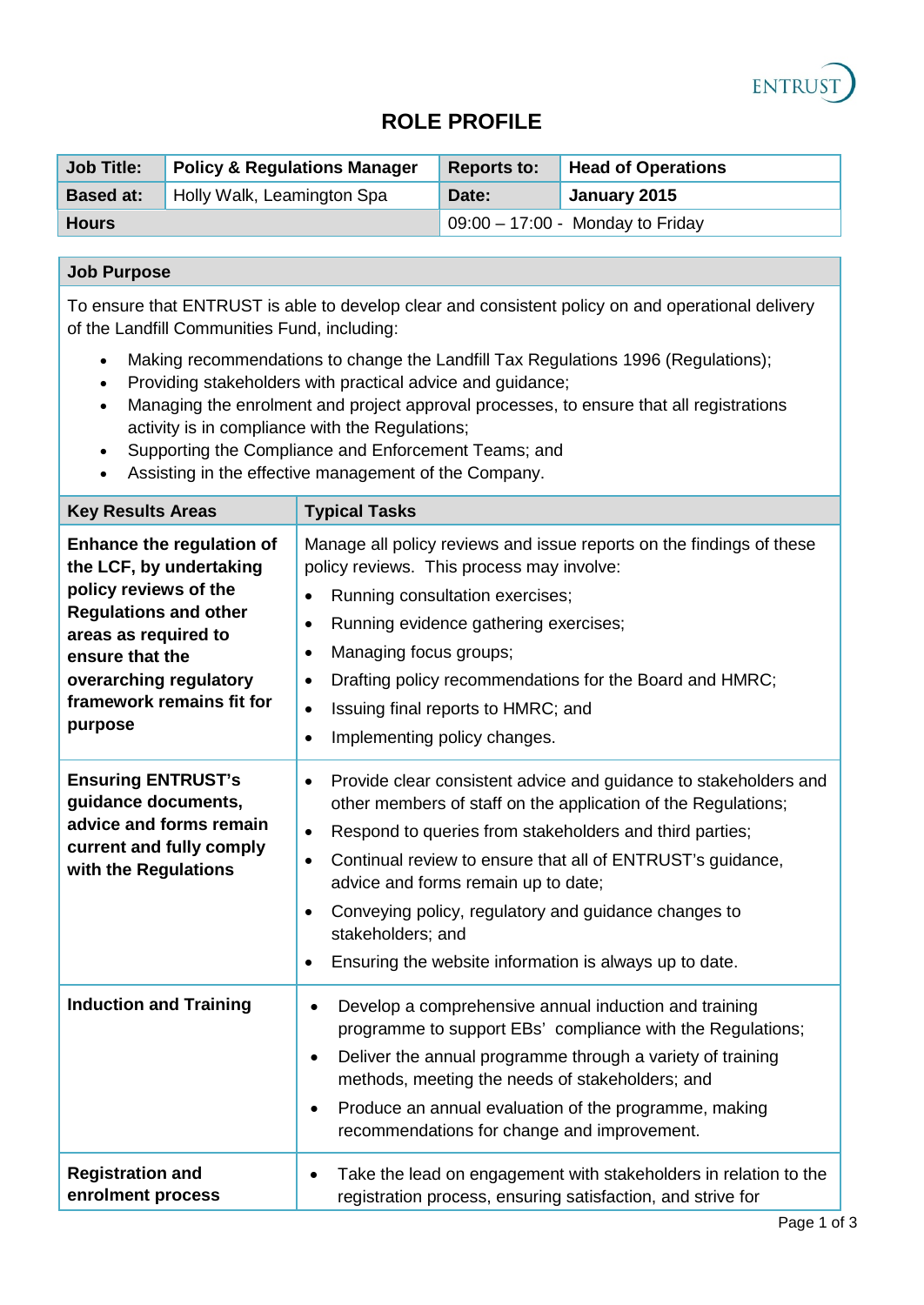

|                                                                    | improvements in service delivery;                                                                                                                                                                                          |
|--------------------------------------------------------------------|----------------------------------------------------------------------------------------------------------------------------------------------------------------------------------------------------------------------------|
|                                                                    | Ensure the processes are fully documented and incorporated into<br>$\bullet$<br>the Quality Management System;                                                                                                             |
|                                                                    | Attending Review Panel meeting to discuss project rejections;<br>$\bullet$                                                                                                                                                 |
|                                                                    | Influence the strategic direction, via the Senior Management<br>$\bullet$<br>Team (SMT), of ENTRUST's registration process by proactive<br>stakeholder management making evidence based proposals for<br>improvements; and |
|                                                                    | Contribute to stakeholder engagement activities through the use,<br>$\bullet$<br>for example, of satisfaction surveys or other means, in partnership<br>with the wider Operations Team.                                    |
| <b>Support the Operations</b>                                      | Recommending improvements as appropriate;<br>$\bullet$                                                                                                                                                                     |
| Team with the ongoing<br>development of the                        | Producing and maintaining written procedures; and<br>$\bullet$                                                                                                                                                             |
| <b>Company's stakeholder</b><br>database (EOL)                     | Specifying the technical needs of the business liaising with the IT<br>$\bullet$<br>Team.                                                                                                                                  |
| <b>Comply with the</b>                                             | Monthly reporting to HMRC in accordance with the TOA;<br>$\bullet$                                                                                                                                                         |
| requirements of the Terms<br>of Approval (TOA) with<br><b>HMRC</b> | Annual reporting relating to the value for money of the LCF to<br>$\bullet$<br>HMRC; and                                                                                                                                   |
|                                                                    | Raising 'red letter issues' with HMRC where operations of<br>$\bullet$<br>stakeholders may bring the LCF into disrepute.                                                                                                   |
| <b>Support corporate</b><br>objectives and Head of                 | Support Corporate objectives in order to deliver ENTRUST's<br>٠<br>business objectives;                                                                                                                                    |
| <b>Operations in order to</b><br>deliver ENTRUST's                 | Ensure KPIs are met and delivered as per the Corporate Plan;<br>٠                                                                                                                                                          |
| business objectives                                                | Deliver the ENTRUST Regulator Standards (ERS);                                                                                                                                                                             |
|                                                                    | Prepare of Board papers;<br>$\bullet$                                                                                                                                                                                      |
|                                                                    | Carry out system and process reviews, making recommendations<br>$\bullet$<br>for improvement.                                                                                                                              |
| <b>Manage the Policy and</b><br><b>Regulations Team</b>            | Line management responsibility for the Registrar, Regulations and<br>$\bullet$<br>Registrations Officer, Training and Registrations Officer and Team<br>Administrator.                                                     |
|                                                                    | To instigate regular communication through department meetings,<br>$\bullet$<br>one to one updates etc as appropriate;                                                                                                     |
|                                                                    | Implement, monitor and review working systems and procedures;<br>$\bullet$                                                                                                                                                 |
|                                                                    | Ensure Performance Management processes are followed;<br>٠                                                                                                                                                                 |
|                                                                    | Operate closely with other ENTRUST staff to ensure the effective<br>٠<br>working of the group with responsibility for administration of LCF<br>documentation; and                                                          |
|                                                                    | Ensure Team members are appropriately developed.<br>٠                                                                                                                                                                      |
|                                                                    |                                                                                                                                                                                                                            |